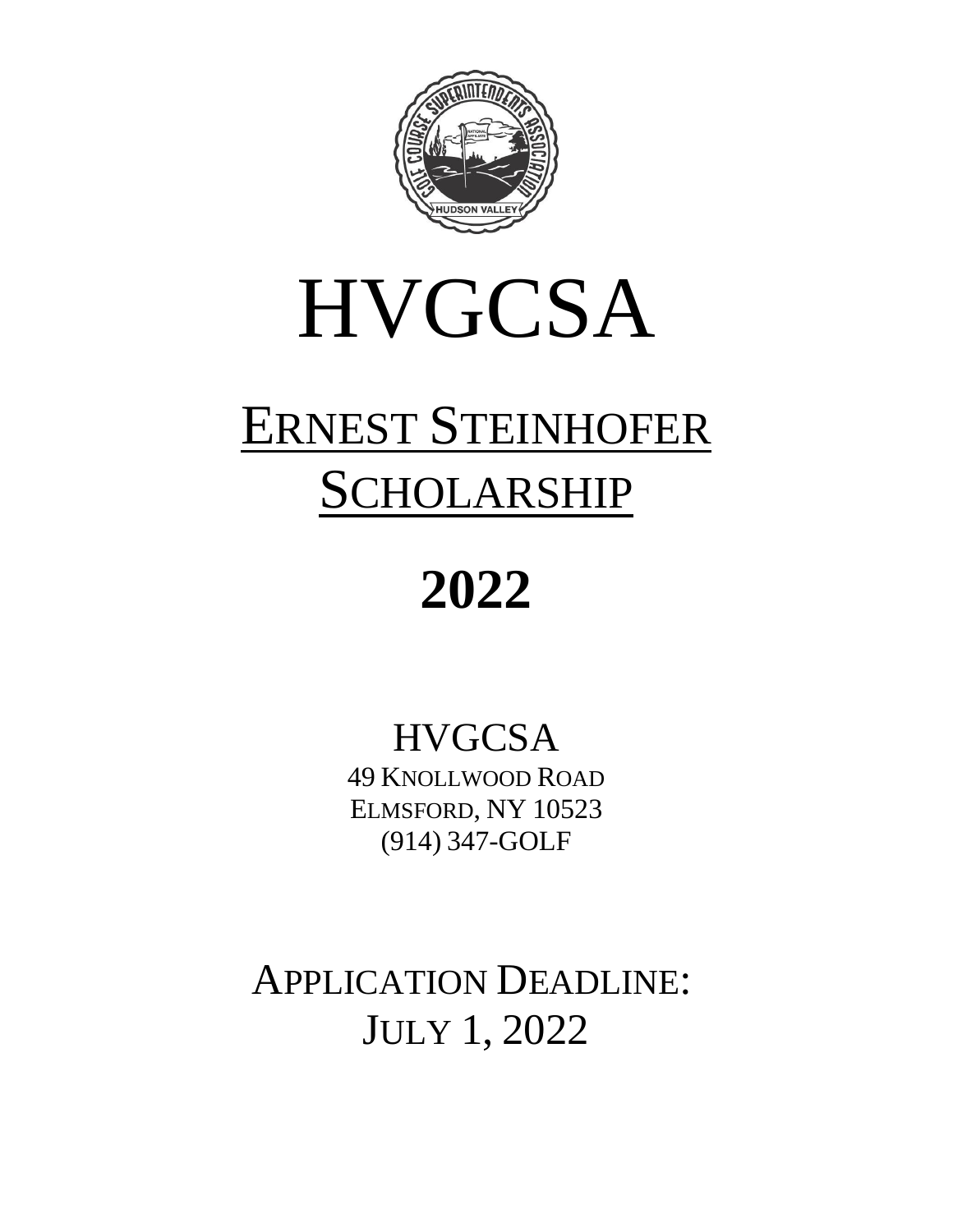### HVGCSA - ERNEST STEINHOFER SCHOLARSHIP

#### Information for Applicants

#### General

- Deadline: July 1, 2022
- Decision of the Board shall determine winner. All decisions are final.

#### Eligibility Requirements

- Parent must be a member of HVGCSA
- Student may or may not be planning to enter a field related to golf course management
- **If Must** be enrolled or accepted at an accredited institution of higher learning
- Winners cannot reapply for a period of one year

#### Criteria for Selection

Applicants will be evaluated based on the following items:

- Academic achievement as evidenced by official school transcript
- Extracurricular and Community involvement
- Employment experience
- **EXECUTE:** Letter of Recommendation from a non-family member
- Composition of an original essay about *why you deserve this scholarship* (Maximum: 250 words)

#### How To Apply

Application packets should include all of the following:

- Official school transcript
- Typed original essay, dated, and signed
- High school seniors should attach a college letter of acceptance
- Signed letter of recommendation
- Completed Application Form

#### Applications should be sent to:

**HVGCSA** 49 Knollwood Road Elmsford, NY 10523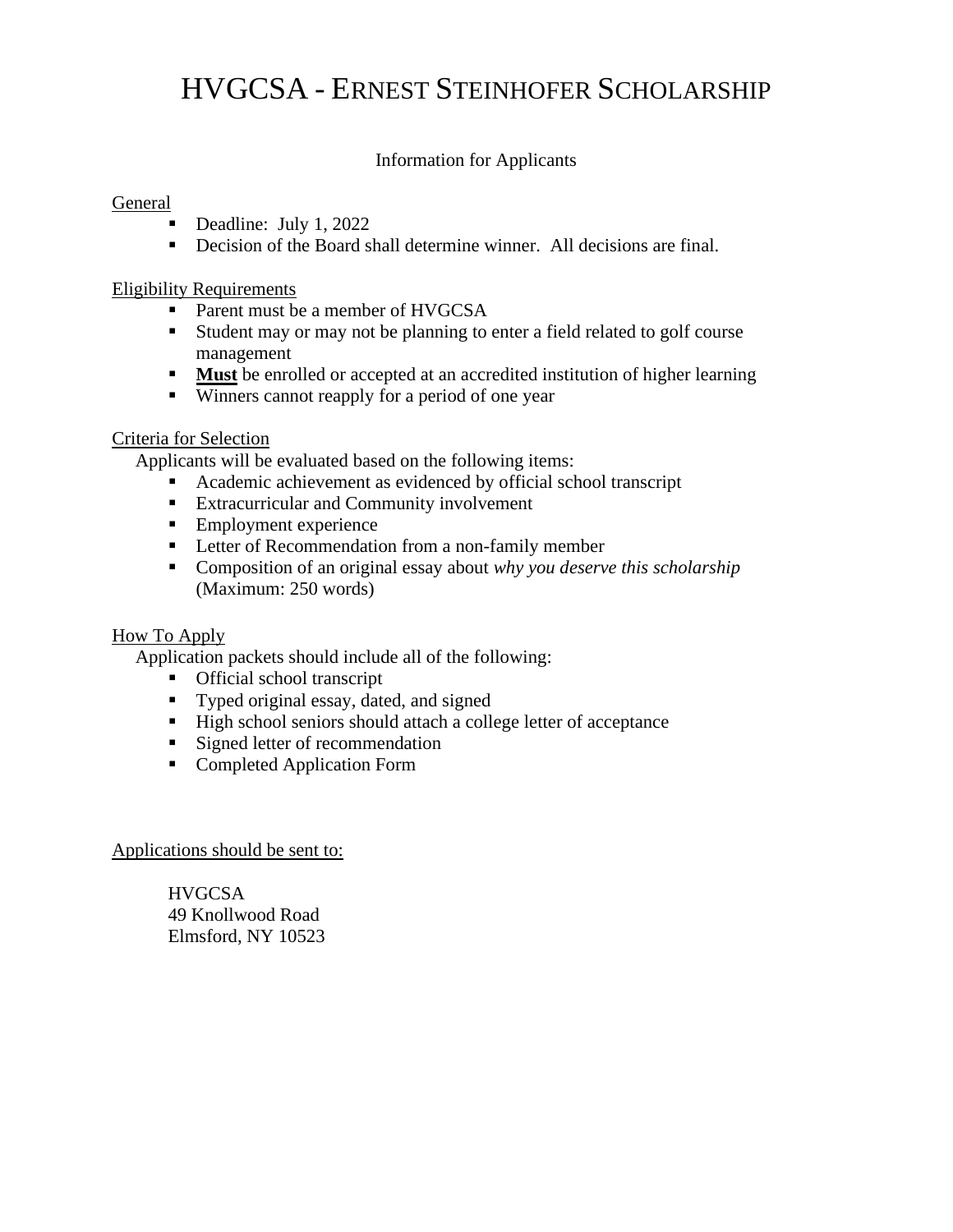### HVGCSA ERNEST STEINHOFER SCHOLARSHIP

#### APPLICATION FORM

| Section A - Personal Information                                  |                |            |                    |
|-------------------------------------------------------------------|----------------|------------|--------------------|
|                                                                   |                |            |                    |
|                                                                   |                |            |                    |
|                                                                   |                |            |                    |
| Home Phone (2002) Campus Phone (2003)                             |                |            |                    |
|                                                                   |                |            |                    |
| Section B – Member Relative Information                           |                |            |                    |
|                                                                   |                |            |                    |
|                                                                   |                |            |                    |
| Member's Signature                                                |                |            |                    |
| Section $C$ – Activities and Employment                           |                |            |                    |
| List in chronological order high schools attended, then colleges. |                |            |                    |
| Name of Institution                                               | Dates Attended | <b>GPA</b> | Date of Graduation |
|                                                                   |                |            |                    |
|                                                                   |                |            |                    |
|                                                                   |                |            |                    |
|                                                                   |                |            |                    |
|                                                                   |                |            |                    |